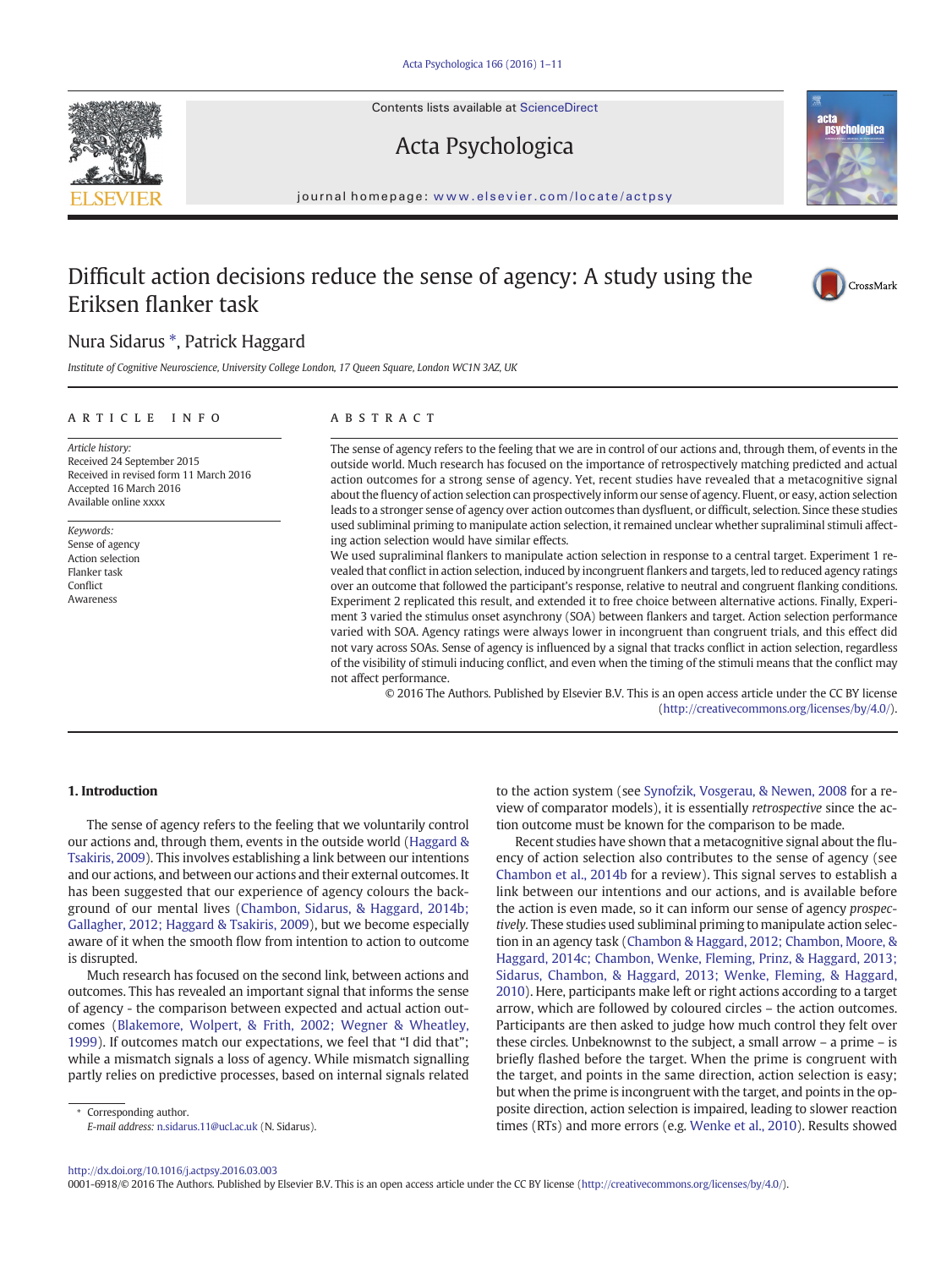that the sense of agency over action outcomes was higher following congruently primed actions, compared to incongruently primed actions.

Importantly, outcomes could not be predicted by the action or the prime alone, but depended on the congruency between prime and target. Further, the effects of action selection on sense of agency could not be explained by participants relying on a retrospective monitoring of RTs, as these were not correlated with agency judgements. Tellingly, a further experiment manipulated the timing of stimuli to induce either a normal priming effect or a "negative compatibility effect" (NCE; [Eimer](#page-9-0) [& Schlaghecken, 1998\)](#page-9-0). In the NCE, congruent primes impair rather than facilitate motor performance. This manipulation reversed the effects of primes on RTs, as expected, but judgements of agency were always higher for congruent priming, in both normal and NCE priming [\(Chambon & Haggard, 2012\)](#page-9-0). The authors proposed a model in which the very initial action intention, triggered by the prime, could be compared with the executed action. Congruency between the initial intention and action would facilitate a metacognitive signal about action selection, and thus lead to a higher sense of agency. The later motor inhibitory processes that caused NCE would occur downstream of this metacognitive readout of initial intention.

Since these primes were subliminal, participants were not aware that selection fluency was manipulated, and could not strategically decide to use fluency as a cue to agency ([Chambon & Haggard, 2012;](#page-9-0) [Wenke et al., 2010\)](#page-9-0). Fluency can be thought of as a continuum between easy, or fluent, perceptual or cognitive processing, to effortful, or dysfluent, processing [\(Alter & Oppenheimer, 2009\)](#page-9-0). Response conflict is an instance of highly effortful processing ([Botvinick & Braver, 2015\)](#page-9-0). Although the experience of selection fluency/dysfluency may be relatively weak, people may have a sense of "something going right/ wrong" in congruent or incongruent trials respectively, without being able to identify why they have this feeling ([Chambon et al., 2014b;](#page-9-0) [Pacherie, 2008](#page-9-0)). It has been shown that people can reliably introspect on their experience of ease/difficulty in action selection, using a similar subliminal priming task [\(Desender, Opstal, & den Bussche, 2014](#page-9-0)), as well as with conflicting supraliminal stimuli ([Morsella et al., 2009](#page-10-0)). This feeling could then become associated with subsequent events, such as action outcomes [\(Fritz & Dreisbach, 2013; Winkielman,](#page-9-0) [Ziembowicz, & Nowak, 2015](#page-9-0)). Interestingly, similar effects are found when measuring agency at the end of a trial (e.g. [Chambon &](#page-9-0) [Haggard, 2012\)](#page-9-0) and at the end of a block [\(Wenke et al., 2010](#page-10-0)). This suggests that the association between fluency experiences and outcomes could build up over time. Alternatively, the learning of action-outcome relations may be disrupted by dysfluent action selection.

In fact, the studies that used subliminal priming to manipulate selection fluency (e.g. [Chambon et al., 2013; Wenke et al., 2010](#page-9-0)) differ considerably from previous research on the sense of agency, as they are focused on the instrumental learning of the relation between specific actions and a number of possible outcomes ([Chambon, Filevich, &](#page-9-0) [Haggard, 2014a\)](#page-9-0). From this perspective, expertise with a given environment leads to a growing sense of ease, or flow, in selecting an action, which becomes associated with more predictable outcomes. On the other hand, research on the sense of agency has often focused on the attribution of agency. In such studies, action-outcome associations are often well known [\(Elsner et al., 2002\)](#page-9-0), and may be violated ([Kühn](#page-9-0) [et al., 2011\)](#page-9-0), and/or there may be ambiguity about "who" caused a specific outcome, i.e. me vs. another agent (e.g. [Wegner & Wheatley, 1999\)](#page-10-0).

Response conflict induced by conscious stimuli has been shown to lead to a reduced sense of agency over one's actions ([Morsella et al.,](#page-10-0) [2009\)](#page-10-0). However, it remains unclear whether conscious stimuli that influence action selection might also alter the sense of agency over action outcomes. One suggestive study set out to manipulate the visibility of primes, while measuring judgements of agency over outcomes [\(Damen, van Baaren, & Dijksterhuis, 2014](#page-9-0)). Participants were aware of some primes, but not others. Prime words ("left" vs. "right") were presented for a short or long duration, producing subliminal or supraliminal priming, respectively. Participants freely chose whether to press a

left or right key once the following mask disappeared. Their action triggered a high or low tone after a variable delay, and participants judged their agency over the tone. For the subliminal priming condition, judgements of agency followed the pattern previously reported, i.e. higher ratings for trials in which the action was congruent with the prime, relative to prime-incongruent actions. However, for supraliminal primes, the effects were reversed, and higher ratings were found for primeincongruent actions. The authors argued that awareness that one's choice might have been biased by external input would reduce one's sense of freedom and, in turn, one's sense of agency.

Importantly, [Damen et al. \(2014\)](#page-9-0) study showed effects of priming on the sense of agency, despite showing little or no effect of either subliminal or supraliminal primes on reaction times. Priming of choices was only found for supraliminal primes, in one of two experiments. Thus, there is little evidence that primes influenced action selection processes in their study. This contrasts with previous reports in which even subliminal primes reliably biased free choices [\(Kiesel et al., 2006; Klapp &](#page-9-0) [Haas, 2005; Klapp & Hinkley, 2002; O'Connor & Neill, 2011;](#page-9-0) [Schlaghecken & Eimer, 2004; Wenke et al., 2010](#page-9-0)). Instead, [Damen](#page-9-0) [et al. \(2014\)](#page-9-0) argued that action primes might influence agency judgements independently of influencing action selection, by affecting higher-order, conceptual representations of action and agency.

The present study aimed to clarify the contribution of action selection processes to sense of agency, using supraliminal stimuli to manipulate action selection across 3 experiments. To additionally test the generalisability of these effects, a novel task was used – the Eriksen flanker task [\(Eriksen & Eriksen, 1974\)](#page-9-0). This is widely used to induce response conflict, and assess cognitive control dynamics. The flanker task was adapted and combined with the design from the aforementioned subliminal priming studies [\(Chambon & Haggard, 2012; Wenke et al.,](#page-9-0) [2010\)](#page-9-0). Participants responded according to a target letter (e.g. left for S, right for H), which could appear flanked by congruent (e.g. HHHHH) or incongruent flankers (e.g. SSHSS). A coloured circle appeared after a variable delay, and participants judged their control over that colour. In the incongruent flanker condition, the presence of flankers associated with the alternative action should lead to response conflict, and thus an increase in RTs and errors.

Experiment 1 aimed primarily to test how supraliminal stimuli relevant to action selection would affect the sense of agency in a situation where each action could produce one of a number of outcomes. Damen et al.'s results might suggest that the highest sense of agency would be found in the incongruent condition, when participants had to overcome conscious response conflict. However, if selection fluency has a general effect on the sense of agency then the highest sense of agency should be found in the congruent flanker condition. Additionally, we included a neutral condition, with task-irrelevant flankers (i.e. OOHOO) to try to distinguish facilitation and conflict effects on action (Kopp, Rist, & Mattler, 1996; Mansfi[eld, van der Molen, Falkenstein, &](#page-9-0) [van Boxtel, 2013; Taylor, 1977](#page-9-0)), and on the sense of agency. Finally, some previous studies measured agency ratings at the end of each trial, while others measured agency ratings at the end of a block. In this study, we exploratorily tested half of the participants with each method, though we did not have any strong prediction about interactions involving rating method.

Importantly, free vs. instructed choice could modulate how awareness of priming stimuli would influence the sense of agency. For subliminal priming, having a higher or lower proportion of free choice trials, relative to forced choice, did not interact with the effects of action selection on agency [\(Wenke et al., 2010](#page-10-0)). However, this may be different for conscious priming. A participant who consciously perceives a prime might recruit cognitive control resources to resist its influence, potentially increasing their sense of agency. This possibility was assessed in Experiment 2. Forced choice (i.e. instructed) trials were randomly intermixed with free choice trials. A task-irrelevant target letter indicated a free choice trial, and appeared surrounded by taskrelevant flankers (e.g. HHOHH). Hence, actions could be congruent or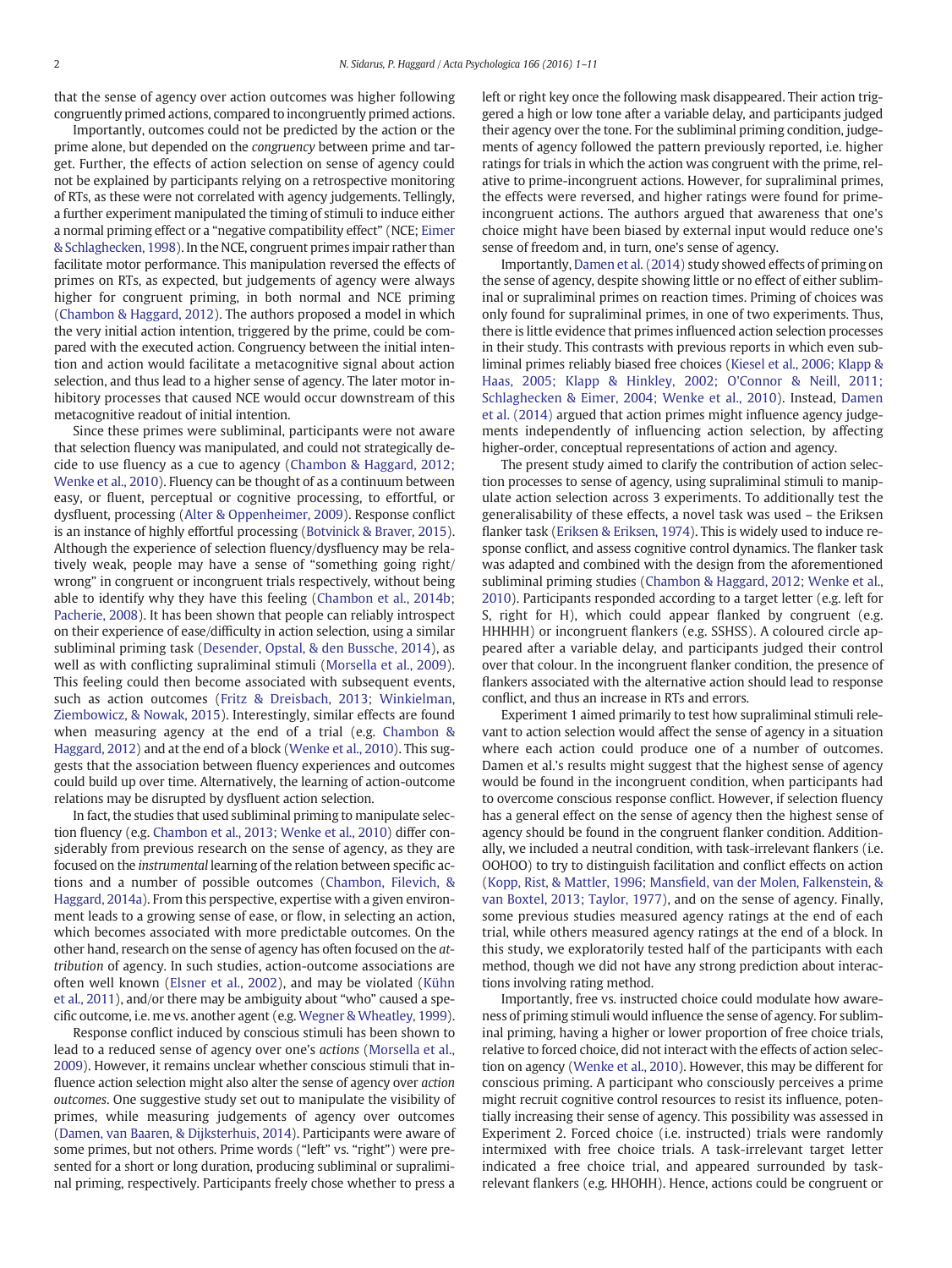incongruent with the flankers, whether the action was instructed by the central, attended stimulus, or was endogenously chosen.

Additionally, the timing of stimuli affecting action selection, and thus response conflict, could be important. A sufficient amount of time may be needed between the appearance of biasing information and an instruction/go-signal to develop a clear awareness that one is either following or going against that information. One might then come to have a stronger sense of agency for overcoming external biases. Similarly, if there is enough time, cognitive control processes can inhibit the automatic motor activation induced by primes or flankers, thus abolishing their effects on motor performance ([Flowers, 1990; Wascher,](#page-9-0) [Reinhard, Wauschkuhn, & Verleger, 1999\)](#page-9-0). In this case, choosing to go against the prime does not require any additional effort over choosing to go with the prime. Nonetheless, awareness of an external suggestion could still influence one's sense of agency.

To test the impact of the timing of conflicting stimuli, Experiment 3 parametrically varied the stimulus onset asynchrony (SOA) between flankers and target. Flankers could precede the target by 500 ms  $(-500 SOA)$  or 100 ms  $(-100 SOA)$ , be simultaneous with the target (0 SOA), or follow the target after 100 ms  $(+100$  SOA). Maximal congruency effects on performance are found for −100 and 0 SOA conditions, but only small or no effects are found for the  $-500$  and  $+100$ SOA conditions ([Eriksen & Schultz, 1979; Flowers, 1990; Taylor, 1977;](#page-9-0) [Wascher et al., 1999; Willemssen, Hoormann, Hohnsbein, &](#page-9-0) [Falkenstein, 2004\)](#page-9-0). We hypothesized that the −500 SOA condition would allow sufficient time for suppression of the flankers, and potentially alter effects of conflict on sense of agency. The −100 SOA condition was expected to still show important effects on action selection, but the clear precedence of the flankers to the target might alter the subjective experience of conflict and agency. The 0 SOA condition should replicate our previous effects. In addition, the  $+100$  SOA condition would serve to assess whether the temporal precedence of flankers or target might influence agency processing. If congruency between a first intention and the action performed is the important comparison for agency, as suggested by [Chambon and Haggard \(2012\),](#page-9-0) then this condition should not affect agency even if it showed minor effects on performance. Since choice did not interact with fluency effects on agency in Experiment 2, only forced choice trials were used.

#### 2. Experiment 1

#### 2.1. Materials and methods

#### 2.1.1. Participants

The study was approved by the UCL Research Ethics Committee. Twenty-five participants (13 female,  $mean = 23.62$ ,  $SD = 3.98$ ) were recruited, based on an a priori power calculation. For this, we used previous reports of prime compatibility on agency in ratings in operant reaction-time tasks [\(Chambon et al., 2013](#page-9-0)), since no previous study to our knowledge had investigated flanker congruency effects on sense of agency over action outcomes. With a Cohen's  $d_z$  of 0.66 ([Chambon](#page-9-0) [et al., 2013](#page-9-0)), power  $= 0.8$ , and alpha  $= 0.05$ , a minimum sample size of 21 was indicated, but a slightly larger number were recruited, in anticipation of possible attrition. Participants gave written informed consent to participate in the study and received payment of £7.5/hour. All were right-handed, with normal or corrected-to-normal vision, did not suffer from colour blindness, and had no history of psychiatric or neurological disorders. There were two groups of participants: oddnumbered participants rated agency on every trial, while evennumbered participants rated agency at the end of each block. One participant in the block-wise rating group was excluded due to difficulties in distinguishing outcome colours.

#### 2.1.2. Apparatus and materials

Participants were seated approximately 50 cm from a computer screen. The experiment was programmed and stimuli delivered with Psychophysics Toolbox v3 ([Brainard, 1997; Kleiner, Brainard, & Pelli,](#page-9-0) [2007; Pelli, 1997](#page-9-0)), running on Matlab (MATLAB 8.1, The MathWorks Inc., Natick, MA, 2013). During a trial, stimuli were presented in a mono-spaced font, Lucida Console. A fixation cross was presented in 18 point font size. Target letters consisted of S's or H's, while flankers consisted of S's, H's or O's. These were presented in 30 point font size, with the 5 letter array subtending 3.2° visual angle. Participants responded by pressing one of two keys on a keyboard. Outcome stimuli consisted of a circle of 2.8° presented in one of 6 colours (red, blue, green, yellow, orange and pink). Different colours were used in the training phase.

All participants gave agency ratings on a 9-point Likert scale. The trial-wise ratings group completed the rating procedure on the computer. For the block-wise ratings, participants were first asked to rank order the coloured circles (cut-outs) on a sheet of paper, and then gave a Likert rating for each colour.

#### 2.1.3. Design and procedure

The task involved making actions in response to targets, which were surrounded by distracting flankers (see [Fig. 1\)](#page-3-0). The action triggered the appearance of a coloured circle – the action outcome. Participants were instructed to pay attention to the relation between their actions and the outcomes that followed, as they were required to judge these relations at the end of each trial or each block, for the respective group. Participants had to respond with a left or right key press according to a central target letter (S or H, respectively). The assignment of target letters to a left or right action was counterbalanced across participants. Participants were instructed to ignore the flankers and focus on the central letter. Flankers could be congruent with the central target – e.g. HHHHH, and thus with the required action; incongruent – e.g. SSHSS; or neutral – e.g. OOHOO [\(Matchock & Mordkoff, 2007; Taylor, 1977](#page-10-0)). Flankertarget congruency was randomly varied across trials.

Outcome colours were dependent on both the congruency condition and the action performed. Thus, each action (left vs. right) was associated with three outcomes, one for each congruency condition (cf. [Wenke et al.,](#page-10-0) [2010\)](#page-10-0). The condition-to-colour mapping varied across the blocks, so participants had to learn the action-outcome relations anew in each block, and were informed of this. The six outcome colours were rotated in a Latin square across the 6 blocks, and the block mapping was randomised. Each colour appeared once in each experimental condition, thus cancelling out any idiosyncratic colour preferences. To ensure that the frequency of each coloured outcome was equal despite differences in error rates across flanker-action congruency conditions, error trials were replaced at the end of a block. Additionally, the action-outcome interval was varied orthogonally to the congruency factor. This was not a variable of interest, but served as a dummy variable, ensuring that participants were exposed to a range of experiences, varying from low sense of agency (for delayed outcomes) to high sense of agency (for less delayed outcomes; [Haggard,](#page-9-0) [Clark, & Kalogeras, 2002; Wenke et al., 2010](#page-9-0)).

Participants were asked to judge how much control they felt over the coloured circles that were triggered by their actions [\(Chambon &](#page-9-0) [Haggard, 2012; Wenke et al., 2010\)](#page-9-0). For the trial-wise rating group, a 9-point Likert scale was presented at the end of each trial, where 1 was labelled "No Control" and 9 was labelled "Total Control". The block-wise ratings group completed a ranking and rating procedure on a paper sheet at the end of each block. Participants were instructed to rank order coloured circles on the sheet across 6 rankings, from "Most Control" to "Least Control". After ranking, participants gave a rating of their sense of control on the Likert scale described above.

The study started with a training block of 24 trials, to allow participants to get acquainted with the experiment and the agency ratings procedure. Participants were given a chance to ask questions and repeat the training if desired. To avoid colour mapping repetitions, different colours were used during the training and experimental phases. At the end of the study, participants completed a short debriefing questionnaire.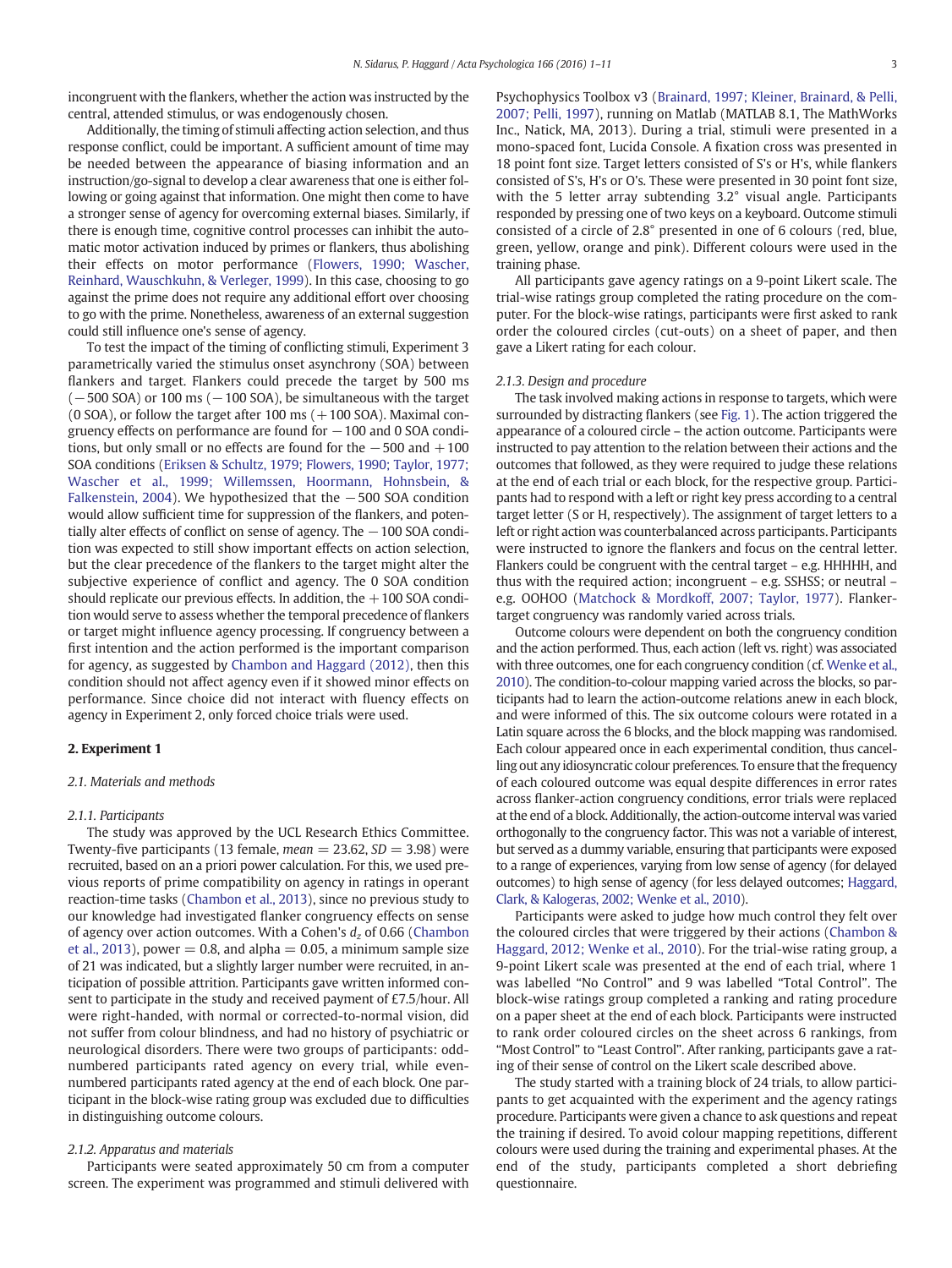<span id="page-3-0"></span>

Fig. 1. Timeline of an example incongruent trial, for the trial-wise rating group. Participants responded according to a central target letter, surrounded by distractors. This triggered the appearance of a coloured circle, after a variable delay. Participants gave agency ratings at the end of each trial, for the trial-wise rating group; or completed a ranking/rating procedure at the end of each block, for the block-wise rating group.

#### 2.1.4. Timeline

Each trial started with a fixation cross presented for 500 ms. The flankers and target array appeared for 100 ms [\(Gratton, Coles, &](#page-9-0) Donchin, 1992; Rodrí[guez-Fornells, Kurzbuch, & Münte, 2002](#page-9-0)). Participants responded to the target within a 1.2 s window. If the response was correct, an outcome colour followed the response after a variable delay of 100, 300 or 500 ms. Outcome duration was 300 ms. If an incorrect response or no response was given, a black cross was presented for 300 ms. For the trial-wise rating group, the agency rating scale appeared after 800 to 1200 ms, and remained on the screen until a response was given. For both groups, the inter-trial interval varied randomly between 1 and 1.5 s. Each block consisted of 72 trials, and there were 6 blocks overall. At the end of each block, the block-wise rating group completed the ranking/rating procedure. All participants were allowed to take short breaks between blocks.

#### 2.1.5. Data analysis

For the block-wise ratings group, rating sheets were coded and the data computerised. Any blocks where mistakes were made in the ranking/rating procedure were excluded from analysis. Mistakes could involve mismatches between the ranking and rating, or the repetition of a colour name. This resulted in the exclusion of 1 block in 2 participants, and 2 blocks in another participant.

Reaction times (RTs), error rates and agency ratings were submitted to a  $2 \times 3$  mixed-design analyses of variance (ANOVA). The betweensubjects factor was group: trial- or block- wise ratings group; and the within-subjects factor was flanker-action congruency: congruent, neutral or incongruent. Planned comparisons were used to test differences between congruency levels. For the block-wise ratings group, agency ranks were submitted to a Friedman's non-parametric test to assess the main effect of flanker-action congruency. Wilcoxon pairwise tests were used for planned comparisons. Within subjects 95% confidence intervals were obtained for the main effect of congruency ([Loftus &](#page-9-0) [Masson, 1994](#page-9-0)).

#### 2.2. Results

#### 2.2.1. Action selection

Analyses of RTs showed a significant effect of flanker-action congruency ( $F_{(2,44)} = 64.46$ ,  $p < 0.001$ ,  $\eta_{\rm p}^2 = 0.75$ ; see Fig. 2.a), but no effect of group nor interaction ( $Fs < 1$ ). Planned comparisons revealed that RTs were significantly slower ( $ps < 0.001$ ) in the incongruent condition (mean = 514.78,  $SD = 67.84$ ) compared to the neutral (mean = 487.42,  $SD = 70.99$ ) and congruent conditions (*mean* = 475.02,  $SD =$ 65.25). RTs were also significantly slower in the neutral compared to the congruent condition ( $p = 0.004$ ; see Fig. 1).

Analyses of error rates revealed a significant main effect of congruency ( $F_{(2,44)} = 18.55$ ,  $p < 0.001$ ,  $\eta_p^2 = 0.46$ , Greenhouse-Geiser correction; see Fig. 2.b). Planned comparisons showed that participants made significantly more errors in the incongruent (*mean*  $= 9.82\%$ , SD  $=$ 8.39%) compared to neutral (*mean*  $=$  5.79%, *SD*  $=$  5.65%; incongruent vs. neutral:  $p = 0.001$ ), and congruent conditions (*mean* = 4.29%,  $SD = 4.79\%$ ; incongruent vs. congruent:  $p < 0.001$ ). The neutral condition also led to significantly more errors than the congruent condition  $(p = 0.017)$ . Additionally, there was a significant main effect of group  $(F_{(1, 22)} = 5.73, p = 0.026, \eta_{\rm p}^2 = 0.21)$ , as the trial-wise ratings group made significantly more errors than the block-wise ratings group. This presumably reflects higher task difficulty for the trial-wise rating group, as they had to give agency ratings in each trial, which meant they had to press different keys. In contrast, the block-wise rating group could focus exclusively on responding to the target, and could keep their fingers on the response keys throughout a block. Finally, there was no significant interaction between group and congruency  $(F_{(1, 22)} = 2.65, p = 0.10, \eta_{\rm p}^2 = 0.11,$  Greenhouse-Geiser correction). However, this result should be interpreted with particular caution, because our study may not have had sufficient statistical power to investigate interactions involving between-subjects effects of group.



Fig. 2. Results for Experiment 1. Panel a) shows the mean reaction times across flankeraction congruency conditions (collapsed across groups), and panel b) shows mean error rates. Both facilitation and conflict effects can be seen in RTs and error rates. Yet, panel c) reveals that mean agency ratings show only an effect of conflict, such that agency ratings were significantly reduced following incongruent relative to neutral and congruent trials. Error bars show the within subjects 95% confidence intervals for the main effect of congruency.  $\frac{*p}{0.05}$ ,  $\frac{*p}{0.001}$ .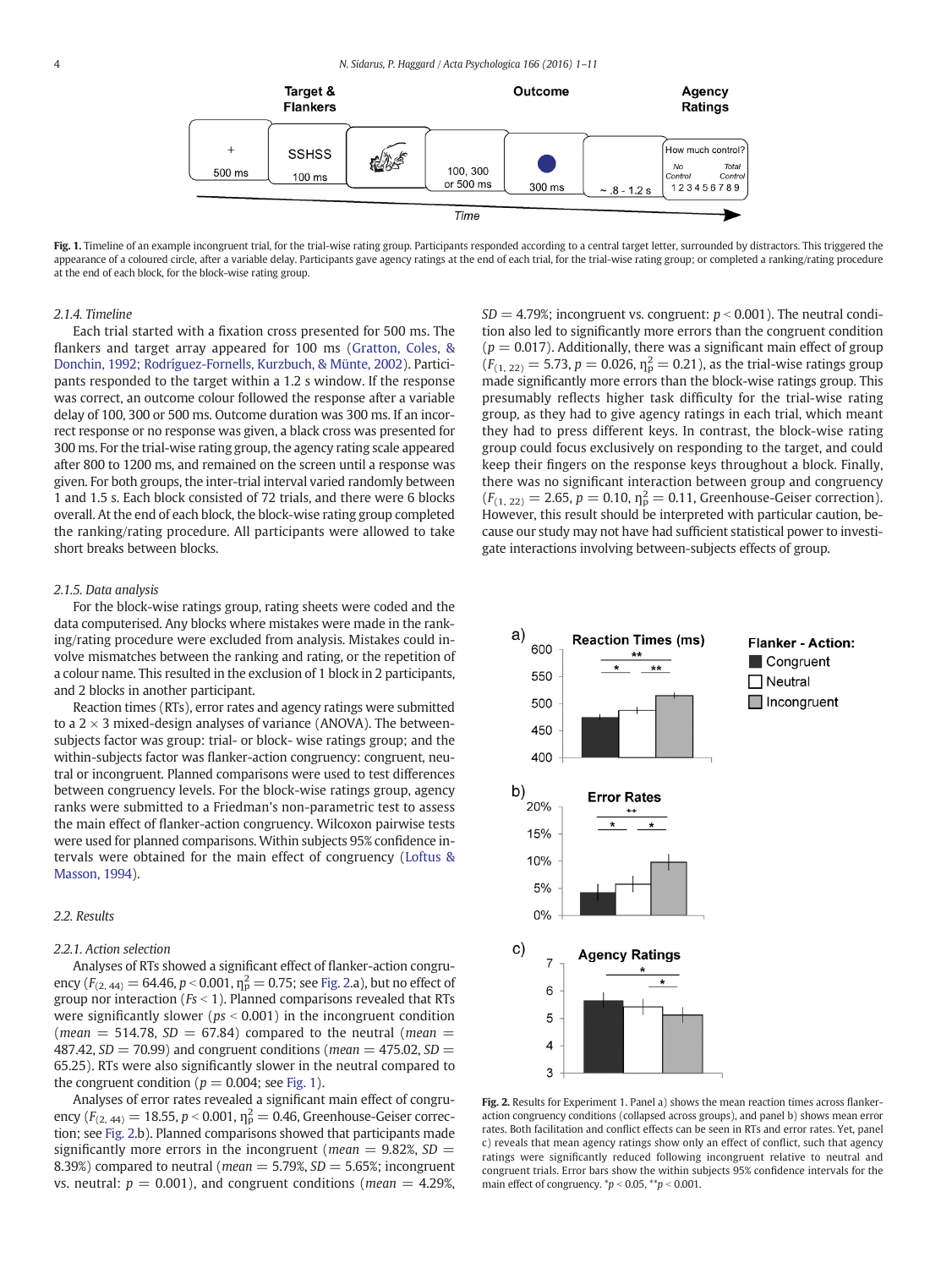### 2.2.2. Agency ratings

The ANOVA on agency ratings revealed a significant main effect of congruency ( $F_{(2,44)} = 4.70, p = 0.014, \eta_{\rm p}^2 = 0.18$ ; see [Fig. 2](#page-3-0).c). Planned comparisons confirmed that the incongruent condition ( $mean = 5.13$ ,  $SD = 1.57$ ) led to significantly lower ratings compared to the congruent (*mean* = 5.66,  $SD = 1.74$ ; incongruent vs. congruent:  $p = 0.013$ ), and the neutral condition ( $mean = 5.42$ ,  $SD = 1.63$ ; incongruent vs. neutral:  $p = 0.039$ ), whereas the congruent and neutral conditions were not significantly different ( $p = 0.21$ ). There was no significant effect of group  $(F_{(2,44)} = 1.29, p = 0.29, \eta_{\rm p}^2 = 0.013)$ , nor a significant group x congruency interaction ( $F_{(1,\ 22)} = 0.30, p = 0.59, \eta_{\rm p}^2 = 0.055$ ).

For the block-wise group, agency ranks were also analysed, and results showed a significant main effect of congruency ( $\chi^2$  (2) = 8.73, p = 0.013). Planned comparisons replicated the pattern of results seen for the agency ratings: the incongruent condition (*median*  $=$  3.25, *SD*  $=$ 0.99) led to significantly lower agency ranks than the congruent condition (*median* = 4.00,  $SD = 0.66$ ; incongruent vs. congruent:  $Z = -2.57$ ,  $p =$ 0.010,  $r = -0.37$ ), and the neutral condition (*median* = 3.50, SD = 0.50; incongruent vs. neutral:  $Z = -2.27$ ,  $p = 0.024$ ,  $r = -0.33$ ); whereas there was no significant difference between congruent and neutral conditions ( $Z = -0.99$ ,  $p = 0.32$ ,  $r = -0.14$ ).

#### 2.3. Discussion

Experiment 1 showed that flanker-action congruency influenced action selection as predicted. The sense of agency over action outcomes was significantly reduced following dysfluent action selection, compared to fluent selection. This replicates recent work demonstrating a prospective contribution of action selection processes to the sense of agency ([Chambon & Haggard, 2012; Chambon et al., 2013; Sidarus](#page-9-0) [et al., 2013; Wenke et al., 2010\)](#page-9-0), and generalises the finding across different behavioural tasks. So far, most studies used subliminal priming to manipulate action selection (cf. [Chambon et al., 2014b](#page-9-0)), or assessed agency over the action ([Morsella et al., 2009](#page-10-0)). To the best of our knowledge, the present study is the first to show a reduction in the sense of agency over action outcomes following dysfluent action selection, even though participants could consciously perceive the stimuli that influenced action selection.

Previous studies [\(Chambon & Haggard, 2012; Chambon et al., 2013;](#page-9-0) [Sidarus et al., 2013; Wenke et al., 2010\)](#page-9-0) used subliminal priming to manipulate action selection in order to preclude the explicit awareness that one's action was manipulated. Additionally, this increased uncertainty about the outcomes, since they were contingent on both the action and the congruency between the (invisible) prime and the action. That is, as the primes were not consciously perceived, the relation between prime-action congruency and specific outcomes could not be represented, hence outcomes were never fully predictable. In contrast, as participants were aware of the flankers in the present study, they could learn the full contingency schedule between the letter strings and outcome colours. For example, in a given block, participants could learn that the letter array "SSSSS" was followed by a green circle, whereas "HHSHH" was followed by a red circle. Debriefing confirmed that most participants were aware of this relation. Moreover, the causes of difficulties in action selection, i.e. incongruent flankers, were now clearly available to participants. Nevertheless, the same effects of action selection fluency on agency ratings were found, irrespective of perceptual awareness of the stimulus trigger.

Moreover, there was no significant difference in the fluency effects on agency across the two rating procedures, i.e. trial- vs. block- wise ratings. While the same effects had been shown using both procedures, this was the first study to combine them. Previous studies suggest that action selection fluency affects agency online [\(Chambon et al., 2014c;](#page-9-0) [Chambon et al., 2013](#page-9-0)). Additionally, the association between different fluency experiences and ensuing outcomes can be retained in memory, at least for long enough to accumulate over the course of a block of trials, as seen here and in [Wenke et al. \(2010\).](#page-10-0)

The inclusion of a neutral condition allowed us to distinguish an enhanced sense of agency due to facilitation of action selection, from a reduction of agency due to response conflict. Only the effect of conflict in action selection yielded a significant modulation of agency ratings (see [Fig. 2](#page-3-0)). When flankers were congruent with the central target, participants were faster and made less errors, than when the flankers were neutral. Additionally, incongruent flankers led to significantly slower RTs and more errors, compared to neutral flankers. However, while agency ratings were significantly lower following incongruent flankers, compared to neutral and congruent flankers, the trend for higher ratings following congruent compared to neutral flankers was not statistically significant.

It should be noted that other baseline conditions, and different tasks, could yield a different pattern of facilitation/conflict [\(Jonides & Mack,](#page-9-0) [1984\)](#page-9-0). The present study used task-irrelevant stimuli as neutral flankers, which yielded both facilitation and conflict effects on performance. As congruency effects on agency ratings are smaller than congruency effects on RTs, the absence of a facilitation effect could result from a lack of statistical power within-subjects. Additionally, between-subjects design resulted in a small sample in each group, giving relatively low statistical power for investigating between-subjects effects and interactions. These considerations mean that null betweensubjects effects should be interpreted with particular care. Importantly, however, these between-subjects effects did not form the focus of our predictions. The key predictions, and therefore the key results, come from main effects of congruency on agency ratings. In our design, these are based on within-subjects comparisons. Further, our results are consistent with those obtained with the subliminal priming paradigm [\(Chambon & Haggard, 2012](#page-9-0)). There, the reduction in agency ratings following incongruent, compared to neutral primes, was larger than the increase in ratings following congruent primes, though neither was statistically significant. A positive sense of agency may be a "default state" ([Blakemore et al., 2002; Sidarus et al., 2013](#page-9-0)). Reduced agency may be triggered by disruptions in the intention-action-outcome chain, which may produce a salient experience relevant to agency judgement [\(Chambon et al., 2014b](#page-9-0)).

Our results contrast sharply with those of [Damen et al. \(2014\).](#page-9-0) That study reported higher agency ratings when participants chose an action incongruent with a supraliminal prime, compared to when they chose a prime-congruent action. Importantly, free choice trials were used in their study, whereas here participants had to follow the instruction of a central flanker. Experiment 2, therefore, investigated whether choice may interact with the effects of flanker congruency on sense of agency, when biasing stimuli are consciously perceived. Free and forced choice targets were randomly intermixed, such that actions could be congruent or incongruent with the flankers, whether the action was instructed by the central, attended stimulus, or was endogenously chosen.

#### 3. Experiment 2

#### 3.1. Materials and methods

#### 3.1.1. Participants

Participant recruitment and study approval was as in Experiment 1. Twenty-four participants were tested (13 female, mean  $= 21.50$ , SD  $=$ 3.02).

#### 3.1.2. Design and procedure

Testing conditions and stimuli were the same as in Experiment 1, except that instead of a neutral flanker condition, the letter O now served as a neutral target in free choice trials. In free choice trials, the neutral target was surrounded by flankers associated with a left or right action. For example, if the array "SSOSS" was presented, participants could choose whether to act congruently with the flankers and make a left action, or act incongruently with the flankers and choose a right action. Thus, flanker-action congruency was not related to the stimuli, but rather reflected the participants' action choice. In forced choice trials,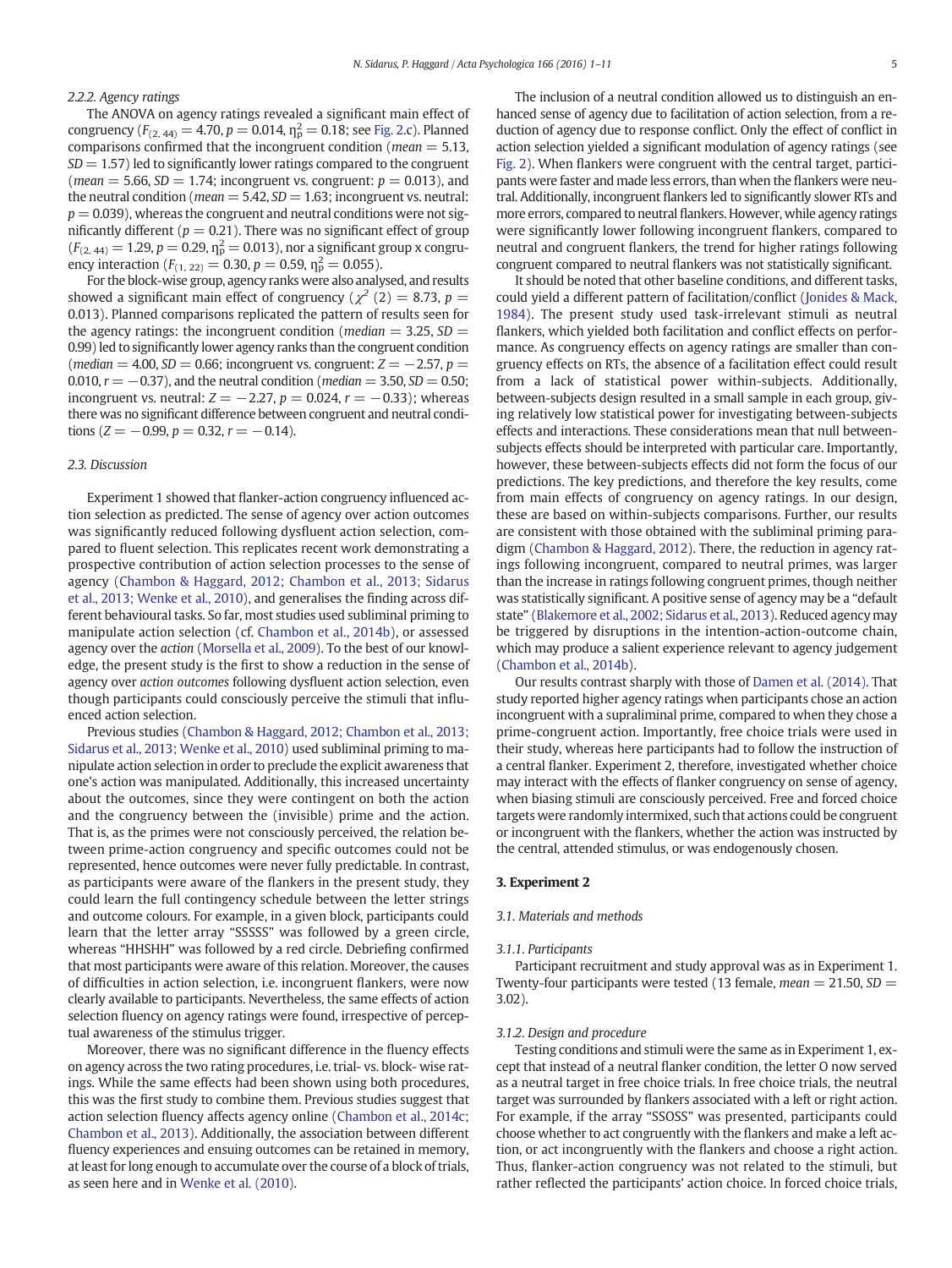the congruent or incongruent conditions were as described in Experiment 1. The new 2 (choice: free vs. forced)  $\times$  2 (congruency: congruent vs. incongruent) design meant that 8 outcome colours were used, 4 associated with each hand, 1 per choice  $\times$  congruency condition. The colours were Latin square rotated across 8 blocks of 64 trials, and the condition-colour block mappings were randomised.

All participants gave agency ratings at the end of each trial, thus the trial timeline was the same as the trial-wise group in Experiment 1. Only 2 action-outcome intervals were used (200 and 400 ms), to reduce the overall number of conditions. As in Experiment 1, the study began with a training block of 32 trials, and ended with a debriefing questionnaire.

#### 3.1.3. Data analysis

Reaction times were submitted to a  $2 \times 2$  ANOVA, with choice (free vs. forced) and flanker-action congruency (congruent vs. incongruent) as within-subjects factors. Agency ratings were submitted to a similar ANOVA, with action-outcome interval (200 vs. 400 ms) as an additional within-subjects factor. For free choice trials, the proportion of flanker congruent choices was analysed with a one-sample t-test against a 0.5 chance level. For forced choice trials, error rates were analysed with a paired-samples t-test comparing congruent and incongruent conditions. Within subjects 95% confidence intervals for pairwise comparisons were calculated separately for free and forced choice trials (Pfi[ster & Janczyk, 2013\)](#page-10-0).

#### 3.2. Results

#### 3.2.1. Action selection

Analyses of RTs revealed no significant main effect of choice  $(F_{(1)})$  $\alpha_{23)}$   $= 1.65$ ,  $p = 0.21$ ,  $\eta_{\rm p}^2$   $= 0.067$  ), a significant main effect of congruency  $(F_{(1, 23)} = 20.76, p < 0.001, \eta_{p}^{2} = 0.47$ ; see Fig. 3.a), and a significant choice  $\times$  congruency interaction ( $F_{(1,23)} = 5.67$ ,  $p = 0.026$ ,  $\eta_{\rm p}^2 =$ 0.20). Simple effects t-tests showed a significant congruency effect for forced choice trials, i.e. slower RTs for the incongruent (mean  $=$ 544.28,  $SD = 88.73$ ) than the congruent condition (*mean* = 513.09,  $SD = 83.49$ ), and a similar modest trend for free choice trials (free congruent:  $mean = 515.27$ ,  $SD = 88.85$ ; free incongruent:  $mean = 525.50$ ,  $SD = 96.85$ ; one-tailed, free:  $t_{(23)} = -1.72$ ,  $p = 0.050$ , Cohen's  $d_z = -0.35$ ; forced:  $t_{(23)} = -4.68$ ,  $p < 0.001$ , Cohen's  $d_z = 0.96$ ). Additionally, incongruent trials led to significantly slower RTs in forced compared to free choice ( $t_{(23)} = -2.18$ ,  $p = 0.040$ , Cohen's  $d_z = 0.44$ ). Choice did not affect RTs in congruent trials  $(t < 1)$ .

In free choice trials, flanker congruent choices were made in 57.47%  $(SD = 5.72)$  of trials (see Fig. 3.c). A one sample t-test showed that the proportion of flanker-congruent choices was significantly different from chance ( $t_{(23)} = 6.40$ ,  $p < 0.001$ , Cohen's  $d_z = 1.31$ ). For forced choice trials, a paired samples t-test on error rates showed that the incongruent condition (*mean* = 19.33%,  $SD = 11.73$ ) led to significantly more errors than the congruent condition (mean  $=$  14.85%, SD  $=$  10.15;  $t_{(23)} = -4.39$ , p < 0.001, Cohen's  $d_z = -0.90$ ; see Fig. 3.b).

#### 3.2.2. Agency ratings

An ANOVA on agency ratings revealed a significant main effect of congruency  $(F_{(1, 23)} = 12.70, p = 0.002, \eta_{\rm p}^2 = 0.36)$ . Flankerincongruent actions ( $mean = 6.25$ ,  $SD = 1.07$ ) led to lower agency ratings than flanker-congruent actions (*mean* = 5.80,  $SD = 1.23$ ; see Fig. 3.d). Critically, there was no significant main effect of choice  $(F_{(1)})$  $\alpha_{23)}$   $= 1.48$ ,  $p = 0.24$ ,  $\eta_{\rm p}^2$   $= 0.061$  ), nor a significant choice by congruency interaction ( $F_{(1, 23)} = 2.32$ ,  $p = 0.14$ ,  $\eta_{\rm p}^2 = 0.092$ ).

There was a marginal effect of action-outcome interval  $(F_{(1, 23)} =$ 3.65,  $p = 0.069$ ,  $\eta_{\rm p}^2 = 0.14$ ), such that ratings for the long interval  $(400 \text{ ms}; \text{mean} = 6.08, SD = 1.10)$  were higher than for the short interval (200 ms; mean =  $6.01$ ,  $SD = 1.12$ ). These results are inconsistent with previous findings using other tasks ([Chambon & Haggard, 2012;](#page-9-0) [Chambon et al., 2014c; Haggard et al., 2002; Sidarus et al., 2013](#page-9-0)). In previous studies, using a wider range of intervals, higher ratings were



Fig. 3. Results for Experiment 2. Panel a) shows the mean reaction times for free and forced choice trials, and flanker-action congruency conditions. Congruency effects were larger for forced choice trials, and RTs in incongruent trials were slower in forced choice conditions. Panel b) shows the percentage of trials in which participants chose the action that was congruent or incongruent with the flankers in free choice trials, revealing a bias towards flanker-congruent choices. For forced choice trials, panel c) shows the mean errors rates in flanker-congruent or incongruent actions, with more errors being made in incongruent trials. Finally, panel d) shows that, for mean agency ratings, there was only a main effect of flanker-action congruency, with lower ratings following flankerincongruent actions, for both free and forced choice trials. Error bars show the pairwise within subjects 95% confidence intervals, calculated separately for free and forced choice trials.  ${}^*p$  < 0.05,  ${}^{**}p$  < 0.001.

found for shorter intervals, recalling Hume's concept of temporal contiguity as a cue for causation [\(Hume, 1740](#page-9-0)). Importantly, action-outcome interval did not interact with the factors of interest – choice and congruency ( $Fs < 1$ ). Since action-outcome interval was not a factor of interest, this factor will not be discussed further.

#### 3.3. Discussion

Experiment 2 showed that action selection was influenced by flankers in both free and forced choice trials. Flankers biased choice, such that participants were ~7% more likely to 'freely' select actions corresponding to the flanker suggestion, compared to against it. Similar biases have been found using subliminal priming ([Mattler & Palmer,](#page-10-0) [2012; Schlaghecken & Eimer, 2004; Wenke et al., 2010](#page-10-0)). Flankerincongruent actions led to significantly slower RTs in forced choice trials, with a similar trend in free choice trials. Additionally, incongruent forced choice trials led to significantly slower RTs than incongruent free choice trials. Hence, the cost on performance of freely choosing an action incongruent with the flankers was smaller than the cost of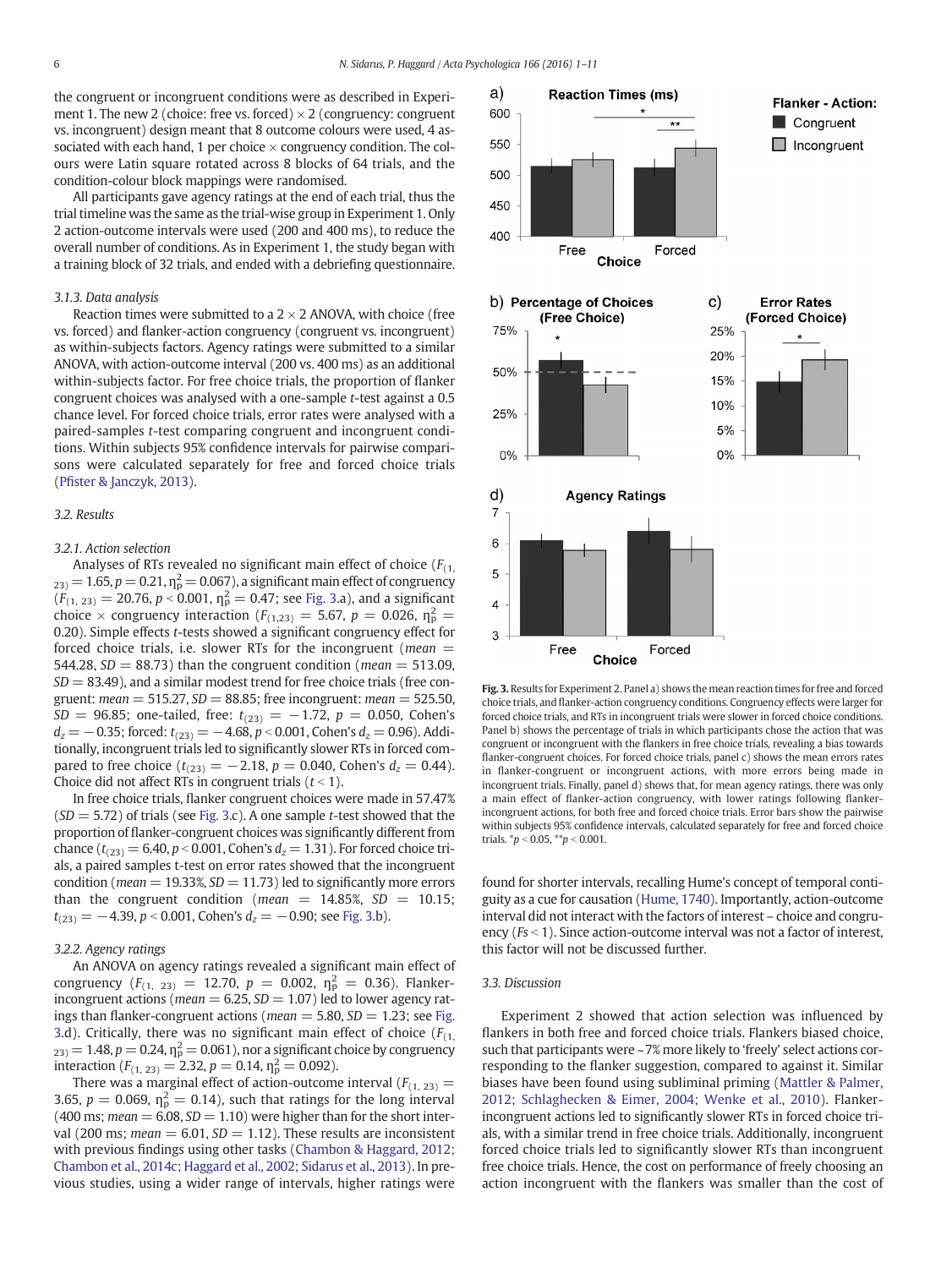following an instruction with incongruent flankers. Consistently, a greater flexibility for changes of mind has been shown for free, compared to forced, choices ([Fleming, Mars, Gladwin, & Haggard, 2009](#page-9-0)). Crucially, response conflict, induced by supraliminal flankers, significantly reduced the sense of agency over action outcomes for both instructed and freely chosen actions.

Our results additionally show that the discrepancy between our findings and those of [Damen et al. \(2014\)](#page-9-0) cannot be explained by whether participants could freely choose which action to perform, or had to follow an instruction. Although null effects should be interpreted with care, the absence of an interaction between choice and congruency seen here is consistent with a previous subliminal priming study [\(Wenke et al., 2010](#page-10-0)). In Wenke et al.'s [\(Wenke et al., 2010\)](#page-10-0) study, free and forced choice trials were intermixed, and free choices were effectively biased by subliminal primes, similarly to our results. On the other hand, [Damen et al. \(2014\)](#page-9-0) found little effect of sub- or supraliminal primes on choice, possibly due to the exclusive use of free choice trials. This could have allowed participants to decide which action to make before the beginning of a trial, and thus before the prime was presented. In fact, it has been shown that priming effects seen in blocks of intermixed free and forced choice trials are abolished in blocks with only free choice trials ([Klapp & Haas, 2005; Schlaghecken & Eimer,](#page-9-0) [2004](#page-9-0)).

Nonetheless, [Damen et al. \(2014\)](#page-9-0) did find priming effects on agency. The authors argued that the observed reduction in the sense of agency when following a conscious prime could have been due to a reduced sense of freedom. Using only free choice trials could have potentially increased the overall sense of freedom experienced in the task, relative to mixed conditions, rendering a reduction in that perceived freedom, due to conscious biases, more salient. This sense of freedom may affect agency at a higher, conceptual level, and independently of action selection.

Another relevant difference between the two studies, which is related to action selection, lies in stimulus timing. In Damen et al., the prime preceded the go signal by 250 ms in the supraliminal priming condition, and there was no time limit for response. In contrast, in our study, flankers and targets were presented simultaneously, speed was emphasised, and a tight response window was imposed. Hence, a 'sufficient' amount of time may be necessary for a realisation that one's actions are being biased, and thus override the normal relation between selection fluency and sense of agency. To assess whether the timing of conflict stimuli may influence the sense of agency, the interval between flankers and target onset was parametrically varied in Experiment 3.

#### 4. Experiment 3

#### 4.1. Materials and methods

#### 4.1.1. Participants

Participant recruitment and study approval was as in Experiments 1 & 2. Twenty-six participants were tested (13 female, mean age = 23.08,  $SD = 3.63$ ). One participant was excluded as she did not follow instructions, and sometimes used only one hand to press the left and right key.

#### 4.1.2. Design and procedure

Testing conditions were the same as in Experiment 2, but with only forced choice trials. Additionally, the flanker-target stimulus onset asynchrony (SOA) was randomly varied across the trials. Flankers could appear: 500 ms before target onset (−500 SOA); 100 ms before target onset  $(-100 SOA)$ , simultaneously with the target  $(0 SOA)$ ; or 100 ms after the target  $(+100 SOA)$ . To accommodate the varying SOA conditions, target duration was now set to 150 ms ([Wascher et al., 1999](#page-10-0)). Flankers were displayed until the target duration elapsed. Actionoutcome intervals were also changed to 100 and 500 ms to enhance the discriminability of the 2 intervals, while keeping the experimental session short.

Each block included 4 outcome colours, one per action  $\times$  congruency condition, orthogonal to the flanker-target SOA conditions. To obtain a similar number of trials per  $SOA \times$  congruency condition to the previous experiments, 12 blocks of 64 trials were used. To ensure that each outcome colour appeared only once for each action x congruency condition, 12 colours were used overall in the experiment. These were rotated with a Latin square across the 12 blocks, in groups of 4, and the block mappings were randomised. The 12 colours were shown to participants at the beginning of the study to confirm that they could reliably distinguish them. Participants were also instructed that the colours or the relation between action and colours could change across blocks, so they needed to learn them anew in each block. As in the previous experiments, the study began with a training block of 32 trials, and ended with a debriefing questionnaire.

#### 4.1.3. Data analysis

RTs and error rates were submitted to a  $4 \times 2$  repeated measures ANOVA with the factors flanker-target SOA ( $-500, -100, 0, +100$ ) and flanker-action congruency (congruent vs. incongruent). Agency ratings were submitted to a similar ANOVA that additionally included the factor action-outcome interval (100 vs. 500 ms). Greenhouse-Geisser corrections were used whenever the sphericity assumption was violated. Bonferroni adjusted post-hoc tests were used to probe the main effect of SOA. The SOA  $\times$  congruency interactions were investigated with paired samples t-tests, with a Bonferroni adjustment, to test congruency effects across SOAs. Within subjects 95% confidence intervals for the pairwise differences between congruency conditions were calculated separately for each SOA (Pfi[ster & Janczyk, 2013](#page-10-0)).

#### 4.2. Results

#### 4.2.1. Action selection

Analyses of RTs revealed significant main effects of SOA ( $F_{(3, 72)} =$ 240.77,  $p < 0.001$ ,  $\eta_{p}^{2} = 0.91$ ), and congruency ( $F_{(1, 24)} = 60.40$ ,  $p$  < 0.001,  $\eta_{\rm p}^2$   $=$  0.72), and a significant SOA  $\times$  congruency interaction  $(F_{(1, 24)} = 9.28, p < 0.001, \eta_{\rm p}^2 = 0.28)$ . Post-hoc tests to explore the main effect of SOA showed that all pairwise comparisons between SOAs were significant ( $ps < 0.001$ ). As [Fig. 4](#page-7-0).a shows, RTs were faster with earlier presentation of the flankers. Probing the  $SOA \times$  congruency interaction revealed significant congruency effects at each SOA (ps < 0.001), except at −500 SOA ( $t_{(1, 24)} = -1.04$ ,  $p = 0.31$ , Cohen's  $d_z = -0.21$ ).

Analyses of error rates showed no significant effect of SOA ( $F_{(1, 24)}$  = 1.08,  $p = 0.36$ ,  $\eta_{\rm p}^2 = 0.04$ ), a significant main effect of congruency ( $F_{(1)}$  $\alpha_{24}$  = 31.61, p < 0.001,  $\eta_{\rm p}^2$  = 0.57), and a significant SOA  $\times$  congruency interaction ( $F_{(1, 24)} = 5.01$ ,  $p = 0.003$ ,  $\eta_p^2 = 0.17$ ). Post hoc tests revealed significant congruency effects for −100 and 0 SOA (−100 SOA:  $t_{(1, 24)} = -5.08$ ,  $p < 0.001$ , Cohen's  $d_z = -1.02$ ; 0 SOA:  $t_{(1, 14)}$  $z_{24}$  = −3.54, p = 0.002, Cohen's  $d_z$  = 0.71), but not for −500 or +100 SOA (−500:  $t_{(1, 24)} = -0.39$ ,  $p = 0.70$ , Cohen's  $d_z = -0.078$ ; +100:  $t_{(1, 24)} = -1.58$ ,  $p = 0.13$ , Cohen's  $d_z = -0.32$ ; see [Fig. 4](#page-7-0).b).

#### 4.2.2. Agency ratings

Analyses of agency ratings revealed a marginal main effect of congruency ( $F_{(1, 24)} = 3.99$ ,  $p = 0.057$ ,  $\eta_p^2 = 0.14$ ), in the predicted direction: incongruent flankers (mean =  $6.42$ ,  $SD = 1.57$ ) led to lower ratings compared to congruent flankers (*mean* =  $6.67$ , *SD* =  $1.47$ ; see [Fig. 4.](#page-7-0)c). Notably, there was no main effect of SOA ( $F_{(3, 72)} = 0.87$ ,  $p = 0.46$ ,  $\eta_{\rm p}^2$   $= 0.035$ ), and no interaction between SOA and congruency  $(F_{(3, 72)} = 0.40, p = 0.75, \eta_{\rm p}^2 = 0.017)$ . The absence of SOA effects on agency ratings can be clearly observed in [Fig. 4.](#page-7-0)c.

Finally, there was a trend towards a main effect of action-outcome interval ( $F_{(1, 24)} = 3.27$ ,  $p = 0.083$ ,  $\eta_{\mathbf{p}}^2 = 0.12$ ), with long intervals (500 ms; mean  $= 6.57$ , SD  $= 1.47$ ) leading to higher agency ratings than short intervals (100 ms; mean  $= 6.53$ , SD  $= 1.50$ ). There was also a marginal interaction between congruency and action-outcome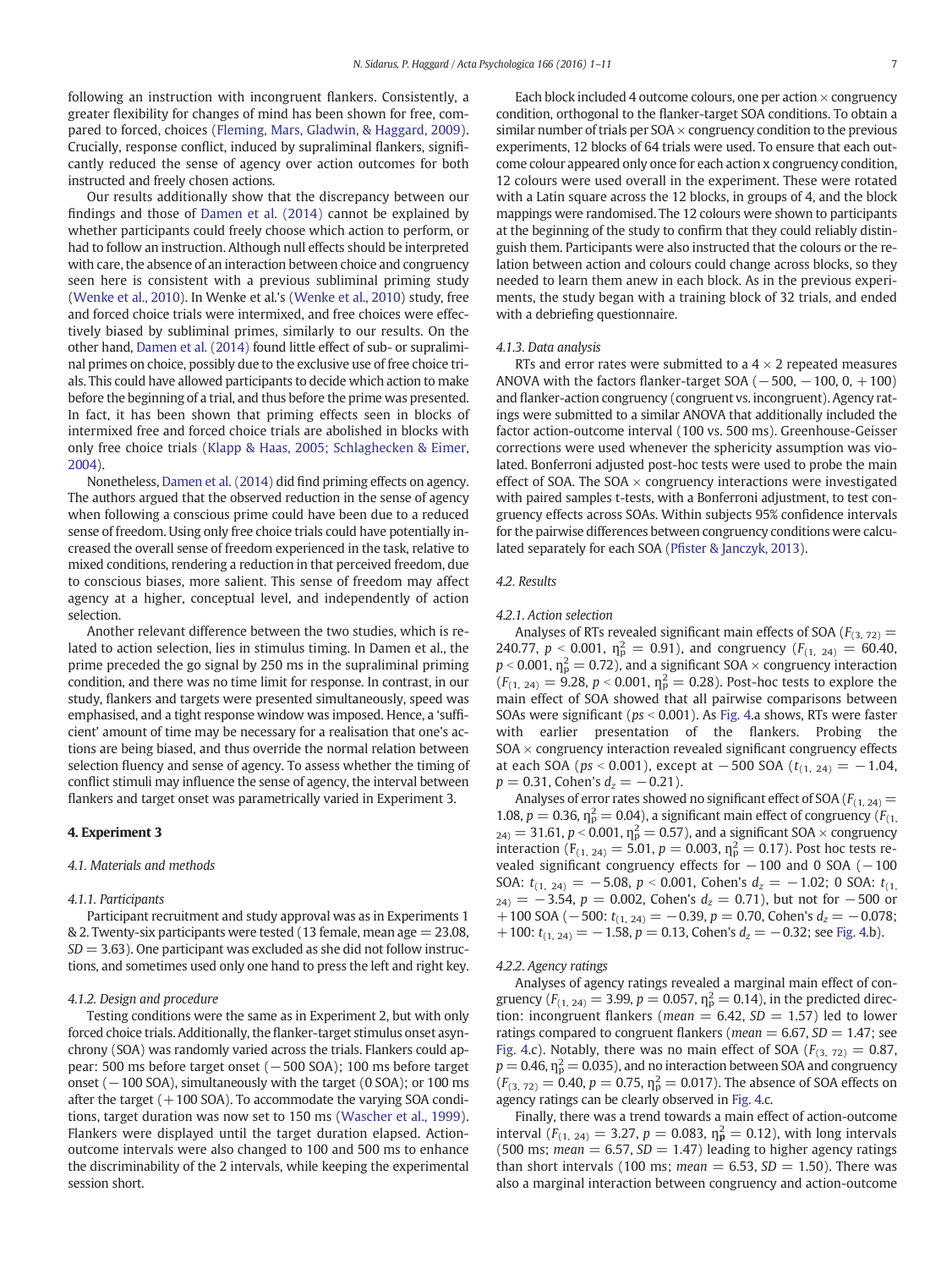<span id="page-7-0"></span>

Fig. 4. Results for Experiment 3. Panel a) shows mean reaction times across flanker-target stimulus onset asynchronies (SOAs), and flanker-action congruency conditions. There were congruency effects at all SOAs except −500 ms. On panel b) the mean error rates per condition are shown, with larger congruency effects at  $-100$  and 0 SOAs. Finally, panel c) depicts the mean agency ratings across conditions, and only reveals a main effect of congruency, with incongruent trials leading to lower ratings than congruent trials, regardless of flanker-target SOA. Error bars show the within subjects 95% confidence intervals for the congruency pairwise differences, for each SOA.  $*$  -  $p < 0.05$ , \*\* -  $p < 0.001$ .

interval ( $F_{(1, 24)} = 3.48$ ,  $p = 0.074$ ,  $\eta_{\bf p}^2 = 0.13$ ), which was not a focus of prediction, and so was not explored further. The remaining interactions were not significant ( $ps > 0.18$ ). Both action-outcome interval results are inconsistent with previous priming studies [\(Chambon & Haggard,](#page-9-0) [2012; Chambon et al., 2014c; Sidarus et al., 2013\)](#page-9-0). Even though the difference between the two intervals was increased, relative to Exp. 2, varying the flanker-target SOA may have changed the perception of the subsequent action-outcome interval, and disrupted its normal effects on agency. Since action-outcome interval was not a manipulation of interest, this will not be discussed further.

#### 4.3. Discussion

Results showed that flanker effects on action selection were modulated by the flanker-target SOA. As predicted, flankers had no effect on action selection at −500 SOA, but incongruent flankers did lead to performance costs with the other SOAs (see Fig. 4.a and 4.b). Additionally, there was a gradual increase in RTs with increasing SOA, possibly due to an alerting effect of early flankers, also found in previous studies [\(Flowers, 1990; Taylor, 1977; Wascher et al., 1999; Willemssen et al.,](#page-9-0) [2004\)](#page-9-0). Critically, there was no significant interaction between flankertarget SOA and congruency on agency ratings. That is, incongruent conditions led to (marginally) lower agency ratings than congruent conditions, but did so similarly across flanker-target SOAs (see Fig. 4.c), including SOAs where flankers had no performance effects.

These results are inconsistent with the hypothesis outlined above of an interaction between the timing of conflict during action selection and the direction of fluency effects on agency. That hypothesis suggested that SOAs favouring successful inhibitory cognitive control might lead to higher agency ratings for incongruent, rather than congruent flankers. At −500 SOA, we found efficient inhibitory cognitive control, resulting in no congruency effect on RTs or error rates, yet sense of agency was still higher for congruent than incongruent trials. Therefore, the results of [Damen et al. \(2014\)](#page-9-0) cannot be explained by a longer time delay between a biasing influence and action allowing the recruitment of cognitive control to efficiently overcome those biases.

The dissociation seen here between congruency effects on motor performance and on agency ratings is, however, consistent with [Damen et al. \(2014\)](#page-9-0), where priming influenced agency but not action selection. The authors argued that the effects were independent of selection fluency, but rather due to priming of conceptual representations of action, or to influencing the experience of freedom. A dissociation between motor effects and agency was also found in a subliminal priming study, using NCE priming ([Chambon & Haggard, 2012\)](#page-9-0). It was proposed that congruency between an initial prime's suggestion and the executed action could serve as a fluency signal that would increase the sense of agency.

However, neither of these proposals can fully account for our results, since they would predict that only congruency between the first intention and the action should matter. Our results show that the appearance of incongruent flankers 100 ms after the target still affected the sense of agency, even though the action performed remained congruent with the first intention, which was presumably triggered by the target. Therefore, it seems that holding conflicting intentions is key for the observed reduction in the sense of agency, rather than the precise dynamics of the selection process. Importantly, this condition still led to congruency effects on motor performance, consistent with earlier reports [\(Eriksen & Schultz, 1979; Taylor, 1977](#page-9-0)). Action selection processes take time, and will be susceptible to disruptions occurring within a given time window. When using arrow stimuli in the flanker task, no performance effects were found with  $a + 100$  SOA ([Wascher et al.,](#page-10-0) [1999](#page-10-0)). Thus, the window in which action selection can be disrupted may vary depending on whether the stimulus is imperative in nature.

Our results are compatible with a view of the sense of agency as resulting from an integration of information about conflict over a wider time-window than the time-window of action selection. It has been argued that fluency/conflict signals are relatively non-specific with respect to their sources, and have only a general influence [\(Winkielman et al., 2015\)](#page-10-0). The temporal sensitivity of such signals, and of their integration in the sense of agency, may be low relative to the precise temporal dynamics of action selection and execution. To better characterise this window of temporal integration, future studies could include more flanker-target asynchrony values. In particular, one might ask whether flankers continue to influence the sense of agency even when presented so late that they no longer influence reaction times.

#### 5. General discussion

Overall, our results suggest that the sense of agency over an action outcome is informed by cognitive processes occurring prior to action execution, particularly those processes involved in initiating a correct rather than an inappropriate action. In many situations, action control requires identifying an appropriate target, and then selecting and initiating the corresponding action, while avoiding the influence of distractors. The feeling of control over the consequences of action is influence by these processes. Part of the content of agency judgements appears to derive from monitoring processes that detect response conflict during action selection.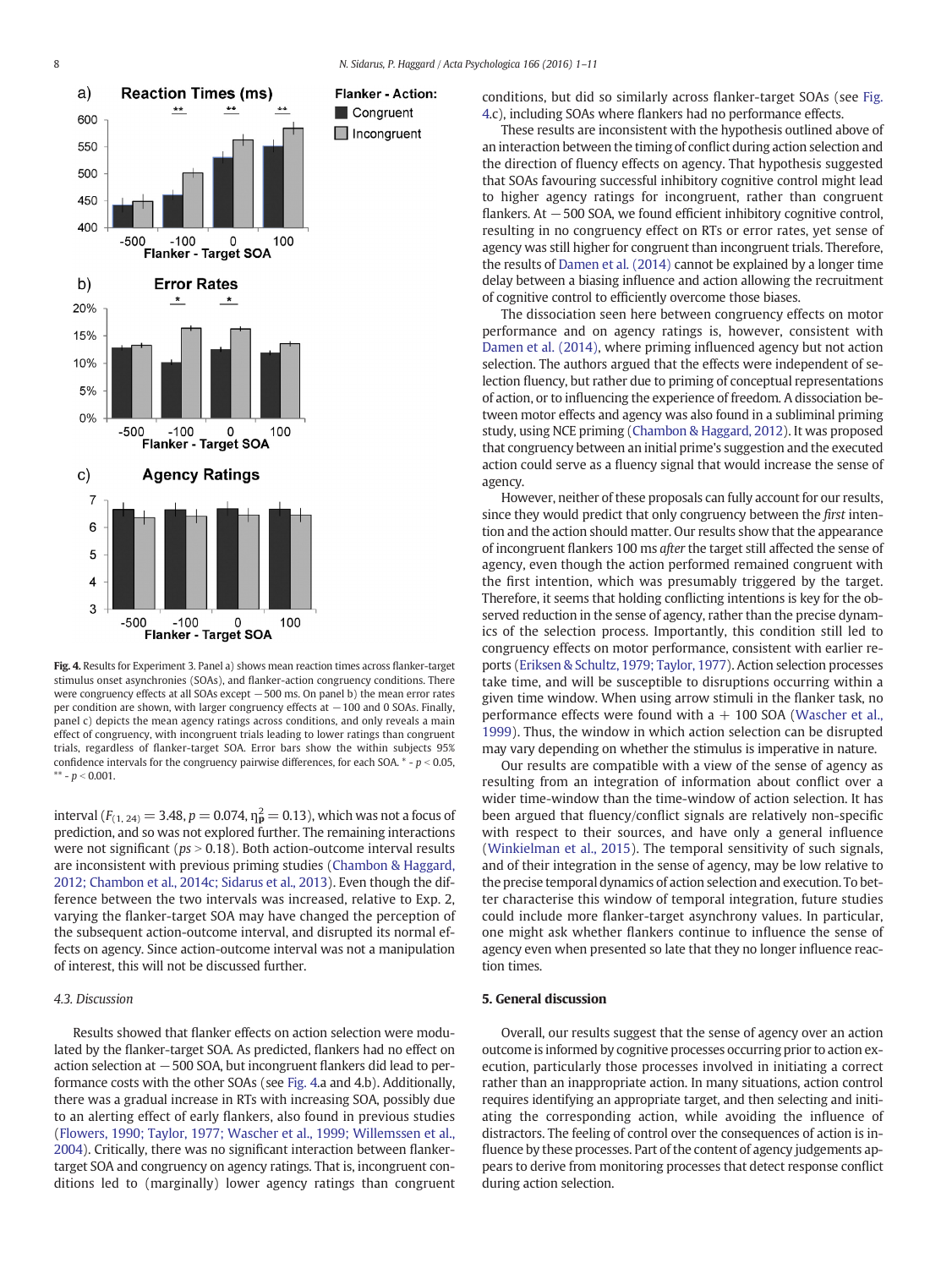Interestingly, we found that sense of agency was insensitive to the specific dynamics of conflict at the level of motor performance. Thus, the prospective, premotor signals that influence sense of agency appear to signal a disruption in action selection whenever conflict emerges, regardless of whether the conflict is successfully resolved, and of how performance is affected (cf. [Chambon & Haggard, 2012\)](#page-9-0). Additionally, this putative monitoring system can integrate information about action selection in a time window that is broader than that which affects selection at a motor level. Moreover, the effects of action selection on the sense of agency can be independent of the effects of choice, and of the effects of being aware of influences on one's action or choice. That is, regardless of whether we have a choice in what to do, and whether we are aware of stimuli that could bias our decisions, dysfluent or difficult action selection can lead to a reduction in our sense of agency over action outcomes. Finally, we have shown that these effects generalise across tasks.

Our results imply that the sense of agency depends on some internal signal related to selecting between alternative actions. In that regard, our results are compatible with 'metacognitive' theories of agency [\(Metcalfe & Greene, 2007\)](#page-10-0). Where might these internal signals be found within the motor system? The supplementary motor area (SMA) is necessary for triggering the automatic inhibition processes thought to underlie NCE priming, whereas upstream regions such as the pre-SMA are not [\(Sumner et al., 2007](#page-10-0)). Such automatic inhibition processes were not found to disrupt the sense of agency [\(Chambon &](#page-9-0) [Haggard, 2012\)](#page-9-0). The pre-SMA has in turn been implicated in monitoring response conflict, elicited both by conscious and unconscious stimuli [\(van Gaal, Scholte, Lamme, Fahrenfort, & Ridderinkhof, 2010](#page-10-0)). Relatedly, the premotor cortex, but not the primary motor area, has been shown to contribute to metacognitive judgements of perceptual confidence [\(Fleming et al., 2014](#page-9-0)). More specific to the present findings, an fMRI study ([Chambon et al., 2013](#page-9-0)) used the subliminal priming paradigm to study congruency effects on the sense of agency. This study showed that the dorsolateral pre-frontal cortex was sensitive to response conflict, and was associated with the angular gyrus, wherein higher activity was linked to a greater reduction in agency ratings. Together, these studies suggest that the metacognitive monitoring of action selection that informs the sense of agency, may rely on higher-order action representations in premotor and prefrontal areas, rather than low-level motor signals in the primary motor cortex.

Importantly, the congruency effects on agency seen here are not due to a retrospective inferential process, but rely on prospective signals from action monitoring processes. As the flankers were clearly visible, one might be tempted to think that the observed effects could result from a retrospective comparison between the flankers and the target, or action, namely at a conceptual level. However, this would imply that neutral flankers would lead to a loss of agency, as they were visibly different from the target. Instead, the effects seen here appear specifically related to conflict in action selection. Experiment 1 showed no significant difference between congruent and neutral flankers, but only a significant reduction in agency following incongruent flankers. Although such null effects should be interpreted with care, especially due to potentially low statistical power, they suggest that a perceptual or conceptual mismatch may not be sufficient to explain our results. Rather, an incongruent action plan should be triggered at some stage, for a reduced sense of agency. In fact, subliminal priming was used in previous studies to manipulate action selection but preclude such post-hoc, conceptual inferences. This method showed a consistent trend for a larger cost of conflict on agency ratings than a facilitation effect [\(Chambon & Haggard, 2012](#page-9-0)). Our Experiment 3 is also consistent with a prospective account: the presence of conflicting motor plans during the trial led to a loss of agency, even when the interval between flankers and target was sufficient to resolve the conflict. The subjective experience of conflict may linger, even after the motor conflict has been resolved. Conflict signals are especially motivationally significant since they can indicate a need to adjust subsequent behaviour [\(Botvinick &](#page-9-0) [Braver, 2015; Holroyd & Yeung, 2012](#page-9-0)). As such, they may have a greater impact on the sense of agency than fluency experiences. Additionally, a positive sense of agency may be a 'default', and thus we are especially sensitive to disruptions to the normal flow of voluntary action [\(Chambon et al., 2014b](#page-9-0)).

Our results clearly contrast with some reports that effort or difficulty can enhance sense of agency (cf. [Damen et al., 2014; Demanet, De Baene,](#page-9-0) [Arrington, & Brass, 2013](#page-9-0)). Why, then, do effort and conflict sometimes increase sense of agency, and sometimes reduce it? The relation between fluency or effort and the sense of agency is complex and remains poorly understood [\(Nahmias, 2005; Pacherie, 2008\)](#page-10-0). Often when intentional actions unfold without any obstacles, the sense of fluency can result in a strong sense of agency, as "everything went according to plan". Yet, effort can also enhance the sense of agency. When a need for cognitive control can be anticipated, some proactive conflict processing [\(Braver, 2012\)](#page-9-0) may become part of the action plan. This may highlight the sense of self, and of being engaged with task at hand. In contrast, when disruptions are unexpected, executive control will be triggered reactively by conflict signals. We speculate that these two sources of cognitive control may have different effects on sense of agency. In particular, proactively embedding effort into the action plan may be associated with an increase in the sense of agency (I knew it would be tricky, but I managed it), however, the unexpected or unwanted need for added effort could instead lead to a reduction in our sense of agency (suddenly I had to deal with all these things).

In addition, the context or the framing of a task could modulate how conflict influences agency. In Damen et al.'s study, each action triggered a specific outcome (a beep with a given pitch) after a variable delay (0– 600 ms). Participants were instructed that sometimes they would cause the beep to occur (the outcome), but other times it would be caused by the computer. Thus, the task and the agency question were framed in terms of attributing the cause of the outcome to the self, or to another. Also, subliminal and supraliminal priming were randomised, so participants presumably experienced wide variations in degree of influence from the primes. In contrast, our studies focused on the instrumental aspect of agency, as participants were asked to judge the strength of the relation between various actions and outcomes, rather than invoking alternative agents. That is, our study focused on 'concomitant variation' between a single agent's different instrumental actions and their outcomes, rather than on attribution of outcomes to agents. Both processes are relevant to agency, but conflict between alternative actions might have different effects on each of them. Further research is needed to clarify the conditions under which conflict can enhance, rather than reduce, the sense of agency.

Our results are consistent with previous proposals that the sense of agency integrates information from multiple sources ([Synofzik et al.,](#page-10-0) [2008\)](#page-10-0), and over time [\(Chambon et al., 2014b; Farrer, Valentin, &](#page-9-0) [Hupé, 2013](#page-9-0)). In addition to retrospective processes related to outcome monitoring, there is also a prospective component related to action selection (see [Fig. 5\)](#page-9-0). Action selection monitoring can detect conflicting intentions and prospectively signal a loss of agency. After this, outcome monitoring can assess action outcome intervals and outcome identity for a mismatch with predictions or expectations, and retrospectively signal a loss of agency. If the smooth flow between intention – action – outcome remains unperturbed, the sense of agency can remain at a default level. Additionally, higher-order beliefs and contextual information can also influence the sense of agency ([Moore & Fletcher, 2012;](#page-10-0) [Synofzik et al., 2008\)](#page-10-0). We found that choice, awareness of biases and timing of conflict did not interact with the effects of selection fluency. However, they may make independent contributions to the sense of agency, depending on context, or other cues.

#### 6. Conclusion

Across the experiments reported here, the sense of agency was prospectively informed by monitoring the processes of action selection. When conflicting intentions were present, the sense of agency over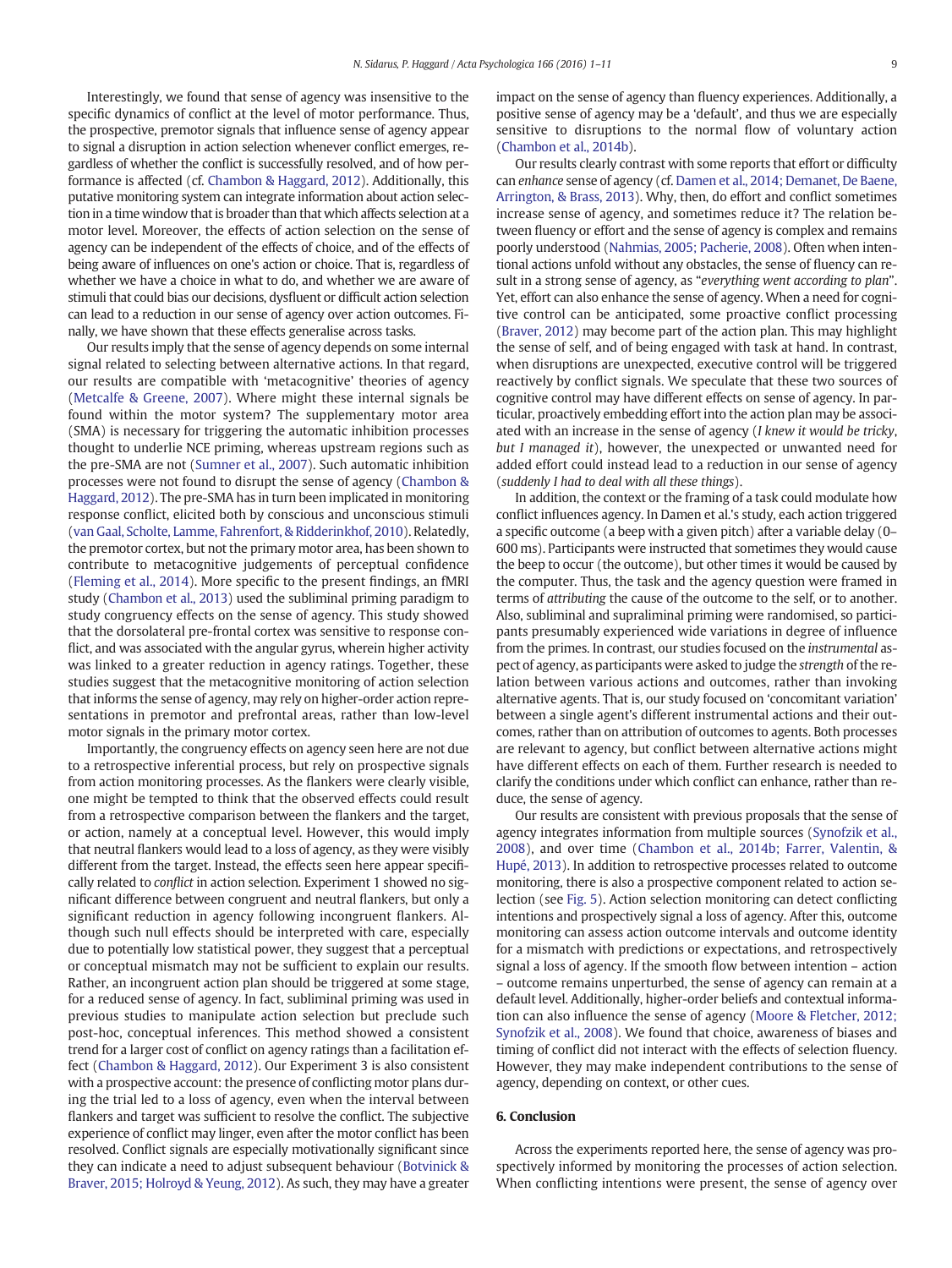<span id="page-9-0"></span>

Fig. 5. Prospective and retrospective contributions to the sense of agency. The sense of agency is prospectively informed by monitoring action selection. When this action monitoring system detects an intention that conflicts with the to-be-executed intention, it sends a signal indicating a loss of agency. Once the action outcome is known, this can be compared with a prediction of the outcome, based on the executed action. When there is a mismatch between the predicted and actual outcomes, an outcome monitoring system can retrospectively signal a loss of agency. If the normal flow from intention, to action, to outcome is disrupted, the sense of agency is reduced.

action outcomes was reduced. The effect of conflict on the sense of agency was independent of awareness of the causes of conflict, of free vs. instructed action selection, and of the timing of conflicting information during action selection. Finally, these effects generalised across tasks, from subliminal priming of actions, to the Eriksen flanker task, thus revealing a new approach for further investigating prospective contributions to the sense of agency.

These findings support the view that the sense of agency is especially sensitive to a disruption in the normal flow of intentional action, from an intention or goal to its corresponding action, to the desired/expected consequences (Chambon et al., 2014b; Haggard & Chambon, 2012). Importantly, fluency of action selection was independent of the actual statistical contingency between actions and outcomes in these experiments. Selection fluency does not guarantee successful agency: one can know exactly what to do, and still fail to produce an intended outcome. However, selection fluency may serve as a useful heuristic to guide our sense of agency, as it often predicts successful outcomes (Haggard & Chambon, 2012). Prospective agency processes based on action selection may thus help to bridge the time gap between action and outcome.

#### Acknowledgements

NS was supported by UCL Impact Scholarship and the Belgian Science Policy Office project "Mechanisms of conscious and unconscious learning" (IAP P7/33). PH was supported by an ESRC Professorial Fellowship, an ESRC/ESF ECRP Research Project, by ERC Advanced Grant HUMVOL, and by EU FP7 Project VERE, Work Package 1. We also wish to thank Hun Choi and Ksenia Vinogradova for help with data collection.

#### References

- Alter, A. L., & Oppenheimer, D. M. (2009). [Uniting the tribes of](http://refhub.elsevier.com/S0001-6918(16)30047-6/rf0005) fluency to form a metacognitive nation. [Personality and Social Psychology Review](http://refhub.elsevier.com/S0001-6918(16)30047-6/rf0005), 13(3), 219.
- Blakemore, S. J., Wolpert, D. M., & Frith, C. D. (2002). Abnormalities in the awareness of action. Trends in Cognitive Sciences, 6(6), 237–242. http://dx.doi.org/[10.1016/S1364-](http://dx.doi.org/10.1016/S1364-6613(02)01907-1) [6613\(02\)01907-1](http://dx.doi.org/10.1016/S1364-6613(02)01907-1).
- Botvinick, M. M., & Braver, T. (2015). Motivation and cognitive control: From behavior to neural mechanism. Annual Review of Psychology, 66(1), 83–113. http://dx.doi.org[/10.](http://dx.doi.org/10.1146/annurev-psych-010814-015044) [1146/annurev-psych-010814-015044](http://dx.doi.org/10.1146/annurev-psych-010814-015044).
- Brainard, D. H. (1997). [The psychophysics toolbox.](http://refhub.elsevier.com/S0001-6918(16)30047-6/rf0025) Spatial Vision, 10(4), 433–436.
- Braver, T. S. (2012). The variable nature of cognitive control: A dual mechanisms framework. Trends in Cognitive Sciences, 16(2), 106–113. http://dx.doi.org/[10.1016/j.tics.](http://dx.doi.org/10.1016/j.tics.2011.12.010) [2011.12.010](http://dx.doi.org/10.1016/j.tics.2011.12.010).
- Chambon, V., & Haggard, P. (2012). Sense of control depends on fluency of action selection, not motor performance. . http://dx.doi.org[/10.1016/j.cognition.2012.07.011](http://dx.doi.org/10.1016/j.cognition.2012.07.011) Cognition.
- Chambon, V., Moore, J. W., & Haggard, P. (2014c). TMS stimulation over the inferior parietal cortex disrupts prospective sense of agency. Brain Structure and Function, 1–13. http://dx.doi.org[/10.1007/s00429-014-0878-6.](http://dx.doi.org/10.1007/s00429-014-0878-6)
- Chambon, V., Sidarus, N., & Haggard, P. (2014b). From action intentions to action effects: How does the sense of agency come about? Frontiers in Human Neuroscience, 8, 320. http://dx.doi.org[/10.3389/fnhum.2014.00320](http://dx.doi.org/10.3389/fnhum.2014.00320).
- Chambon, V., Filevich, E., & Haggard, P. (2014a). What is the human sense of agency, and is it metacognitive? In S. M. Fleming, & C. D. Frith (Eds.), The cognitive neuroscience of metacognition (pp. 321–342). Berlin Heidelberg: Springer Retrieved from [http://link.](http://link.springer.com/chapter/10.1007/978-3-642-45190-4_14) [springer.com/chapter/10.1007/978-3-642-45190-4\\_14](http://link.springer.com/chapter/10.1007/978-3-642-45190-4_14)
- Chambon, V., Wenke, D., Fleming, S. M., Prinz, W., & Haggard, P. (2013). An online neural substrate for sense of agency. Cerebral Cortex, 23(5), 1031–1037. http://dx.doi.org[/10.](http://dx.doi.org/10.1093/cercor/bhs059) [1093/cercor/bhs059](http://dx.doi.org/10.1093/cercor/bhs059).
- Damen, T. G. E., van Baaren, R. B., & Dijksterhuis, A. (2014). You should read this! Perceiving and acting upon action primes influences one's sense of agency. Journal of Experimental Social Psychology, 50, 21–26. http://dx.doi.org[/10.1016/j.jesp.2013.09.](http://dx.doi.org/10.1016/j.jesp.2013.09.003) [003](http://dx.doi.org/10.1016/j.jesp.2013.09.003).
- Demanet, J., De Baene, W., Arrington, C. M., & Brass, M. (2013). Biasing free choices: The role of the rostral cingulate zone in intentional control NeuroImage . http://dx.doi.org/
- [10.1016/j.neuroimage.2013.01.052](http://dx.doi.org/10.1016/j.neuroimage.2013.01.052). Desender, K., Opstal, F. V., & den Bussche, E. V. (2014). Feeling the conflict the crucial role of conflict experience in adaptation. Psychological Science, 25(3), 675–683. http://dx. doi.org/[10.1177/0956797613511468](http://dx.doi.org/10.1177/0956797613511468).
- Eimer, M., & Schlaghecken, F. (1998). [Effects of masked stimuli on motor activation: Be](http://refhub.elsevier.com/S0001-6918(16)30047-6/rf0080)[havioral and electrophysiological evidence.](http://refhub.elsevier.com/S0001-6918(16)30047-6/rf0080) Journal of Experimental Psychology, [Human Perception and Performance](http://refhub.elsevier.com/S0001-6918(16)30047-6/rf0080), 24(6), 1737–1747.
- Elsner, B., Hommel, B., Mentschel, C., Drzezga, A., Prinz, W., Conrad, B., & Siebner, H. (2002). Linking actions and their perceivable consequences in the human brain. NeuroImage, 17(1), 364–372. http://dx.doi.org[/10.1006/nimg.2002.1162.](http://dx.doi.org/10.1006/nimg.2002.1162)
- Eriksen, B. A., & Eriksen, C. W. (1974). Effects of noise letters upon the identification of a target letter in a nonsearch task. Perception & Psychophysics, 16(1), 143-149. http:// dx.doi.org[/10.3758/BF03203267](http://dx.doi.org/10.3758/BF03203267).
- Eriksen, C. W., & Schultz, D. W. (1979). Information processing in visual search: A continuous flow conception and experimental results. Perception & Psychophysics, 25(4), 249–263. http://dx.doi.org/[10.3758/BF03198804.](http://dx.doi.org/10.3758/BF03198804)
- Farrer, C., Valentin, G., & Hupé, J. M. (2013). The time windows of the sense of agency. Consciousness and Cognition, 22(4), 1431–1441. http://dx.doi.org[/10.1016/j.concog.](http://dx.doi.org/10.1016/j.concog.2013.09.010) [2013.09.010](http://dx.doi.org/10.1016/j.concog.2013.09.010).
- Fleming, S. M., Maniscalco, B., Ko, Y., Amendi, N., Ro, T., & Lau, H. (2014). Action-specific disruption of perceptual confidence. Psychological Science, 0956797614557697. http://dx.doi.org[/10.1177/0956797614557697](http://dx.doi.org/10.1177/0956797614557697).
- Fleming, S. M., Mars, R. B., Gladwin, T. E., & Haggard, P. (2009). When the brain changes its mind: Flexibility of action selection in instructed and free choices. Cerebral Cortex, 19(10), 2352–2360. http://dx.doi.org[/10.1093/cercor/bhn252.](http://dx.doi.org/10.1093/cercor/bhn252)
- Flowers, J. H. (1990). Priming effects in perceptual classification. Perception & Psychophysics, 47(2), 135–148. http://dx.doi.org[/10.3758/BF03205978](http://dx.doi.org/10.3758/BF03205978).
- Fritz, J., & Dreisbach, G. (2013). Conflicts as aversive signals: Conflict priming increases negative judgments for neutral stimuli. Cognitive, Affective, & Behavioral Neuroscience, 13(2), 311–317. http://dx.doi.org/[10.3758/s13415-012-0147-1](http://dx.doi.org/10.3758/s13415-012-0147-1).
- Gallagher, S. (2012). Multiple aspects in the sense of agency. New Ideas in Psychology, 30(1), 15–31. http://dx.doi.org/[10.1016/j.newideapsych.2010.03.003](http://dx.doi.org/10.1016/j.newideapsych.2010.03.003).
- Gratton, G., Coles, M. G., & Donchin, E. (1992). [Optimizing the use of information: Strate](http://refhub.elsevier.com/S0001-6918(16)30047-6/rf0130)gic control of activation of responses. [Journal of Experimental Psychology. General](http://refhub.elsevier.com/S0001-6918(16)30047-6/rf0130), 121[\(4\), 480](http://refhub.elsevier.com/S0001-6918(16)30047-6/rf0130)–506.
- Haggard, P., & Chambon, V. (2012). Sense of agency. Current Biology, 22(10), R390-R392. http://dx.doi.org[/10.1016/j.cub.2012.02.040.](http://dx.doi.org/10.1016/j.cub.2012.02.040)
- Haggard, P., & Tsakiris, M. (2009). The experience of agency. Current Directions in Psychological Science, 18(4), 242–246. http://dx.doi.org/[10.1111/j.1467-8721.2009.](http://dx.doi.org/10.1111/j.1467-8721.2009.01644.x) [01644.x](http://dx.doi.org/10.1111/j.1467-8721.2009.01644.x)
- Haggard, P., Clark, S., & Kalogeras, J. (2002). Voluntary action and conscious awareness. Nature Neuroscience, 5(4), 382–385. http://dx.doi.org/[10.1038/nn827](http://dx.doi.org/10.1038/nn827).
- Holroyd, C. B., & Yeung, N. (2012). Motivation of extended behaviors by anterior cingulate cortex. Trends in Cognitive Sciences, 16(2), 122–128. http://dx.doi.org[/10.1016/j.tics.](http://dx.doi.org/10.1016/j.tics.2011.12.008) [2011.12.008](http://dx.doi.org/10.1016/j.tics.2011.12.008).
- Hume, D. (1740). A treatise of human nature. [Oxford: Oxford University Press.](http://refhub.elsevier.com/S0001-6918(16)30047-6/rf0150)
- Jonides, J., & Mack, R. (1984). On the cost and benefit of cost and benefit. Psychological Bulletin, 96(1), 29–44. http://dx.doi.org/[10.1037/0033-2909.96.1.29](http://dx.doi.org/10.1037/0033-2909.96.1.29).
- Kiesel, A., Wagener, A., Kunde, W., Hoffmann, J., Fallgatter, A. J., & Stöcker, C. (2006). Unconscious manipulation of free choice in humans. Consciousness and Cognition, 15(2), 397–408. http://dx.doi.org/[10.1016/j.concog.2005.10.002.](http://dx.doi.org/10.1016/j.concog.2005.10.002)
- Klapp, S. T., & Haas, B. W. (2005). Nonconscious influence of masked stimuli on response selection is limited to concrete stimulus-response associations. Journal of Experimental Psychology: Human Perception and Performance, 31(1), 193–209. http:// dx.doi.org[/10.1037/0096-1523.31.1.193](http://dx.doi.org/10.1037/0096-1523.31.1.193).
- Klapp, S. T., & Hinkley, L. B. (2002). The negative compatibility effect: Unconscious inhibition influences reaction time and response selection. Journal of Experimental Psychology: General, 131(2), 255–269. http://dx.doi.org[/10.1037/0096-3445.131.2.255](http://dx.doi.org/10.1037/0096-3445.131.2.255).
- Kleiner, M., Brainard, D. H., & Pelli, D. G. (2007). What's new in psychtoolbox-3? Perception, 36. http://dx.doi.org[/10.1068/v070821](http://dx.doi.org/10.1068/v070821) (ECVP abstract supplement).
- Kopp, B., Rist, F., & Mattler, U. (1996). N200 in the fl[anker task as a neurobehavioral tool](http://refhub.elsevier.com/S0001-6918(16)30047-6/rf0180) [for investigating executive control.](http://refhub.elsevier.com/S0001-6918(16)30047-6/rf0180) Psychophysiology, 33(3), 282–294.
- Kühn, S., Nenchev, I., Haggard, P., Brass, M., Gallinat, J., & Voss, M. (2011). Whodunnit? Electrophysiological correlates of agency judgements. PloS One, 6(12), e28657. http://dx.doi.org[/10.1371/journal.pone.0028657](http://dx.doi.org/10.1371/journal.pone.0028657).
- Loftus, G. R., & Masson, M. E. J. (1994). Using confidence intervals in within-subject de-signs. Psychonomic Bulletin & Review, 1(4), 476-490. http://dx.doi.org/[10.3758/](http://dx.doi.org/10.3758/BF03210951) [BF03210951.](http://dx.doi.org/10.3758/BF03210951)
- Mansfield, K. L., van der Molen, M. W., Falkenstein, M., & van Boxtel, G. J. M. (2013). Temporal dynamics of interference in Simon and Eriksen tasks considered within the